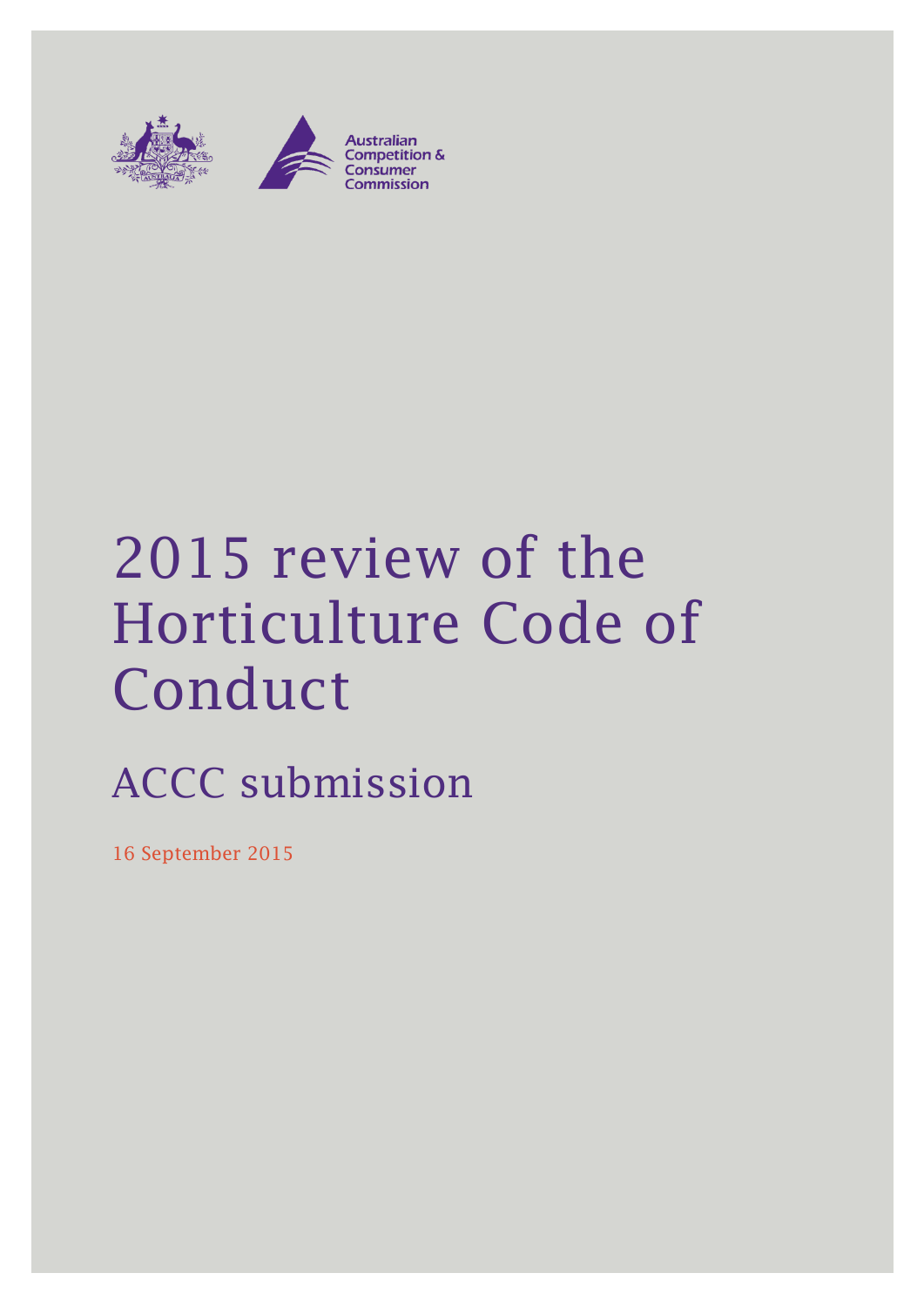# **1. Introduction**

-

The Australian Competition and Consumer Commission (ACCC) is responsible for enforcing and promoting compliance with the *Competition and Consumer Act 2010* (CCA), including the Australia Consumer Law (ACL) and the Horticulture Code of Conduct (the Code). We achieve this in a number of ways including education, providing access to information and taking enforcement action where necessary.

The Code is prescribed under section 51AE of the CCA. A breach of the Code is a breach of section 51ACB of the CCA (previously section 51AD).

The objectives of the Code are to:

- Regulate trade in horticulture produce between growers and traders, to ensure transparency and clarity of transactions
- Provide a fair and equitable dispute resolution procedure for disputes arising under the Code or a horticulture produce agreement (HPA).

The Code was intended to address information asymmetries and bargaining power imbalances that were present in the horticulture industry prior to the introduction of the Code.

According to the Code's Regulation Impact Statement (2006), in some parts of the horticulture wholesale sector there was:

- an under-supply of important information, particularly in regard to prices obtained and prices paid by traders in the central markets;
- failure to invest in development of clear, written terms of trade arrangements; and
- inconsistencies in the treatment of high quality produce and volatility in the returns for quality.

The problems of lack of clarity and transparency were said to impact mainly on smaller scale growers, growers who are a long way from the markets, growers who supply infrequently to the markets, or who are new entrants. These growers were said to be disadvantaged, because they have less access to market information, face delays in payments and discover difficulties in finding a better wholesaler.

The ACCC is of the view that the Code has the potential to be effective and achieve the above objectives. However, feedback from industry indicates that a number of these original intentions haven't yet been achieved. For example, it is said that in its current form the Code has failed to cover the majority of the industry because of the current exemptions<sup>1</sup>.

This submission outlines what the ACCC considers to be the current issues and makes recommendations to address these issues and improve the Code's effectiveness.

<sup>&</sup>lt;sup>1</sup> Mareeba District Fruit and Vegetable Growers Association Inc, Submission to House Standing Committee on Agriculture, [Resources, Fisheries and Forestry](http://www.aph.gov.au/parliamentary_business/committees/house_of_representatives_committees?url=arff/index.htm) Horticultural Code and Farm Gate to Plate Bills, December 2011.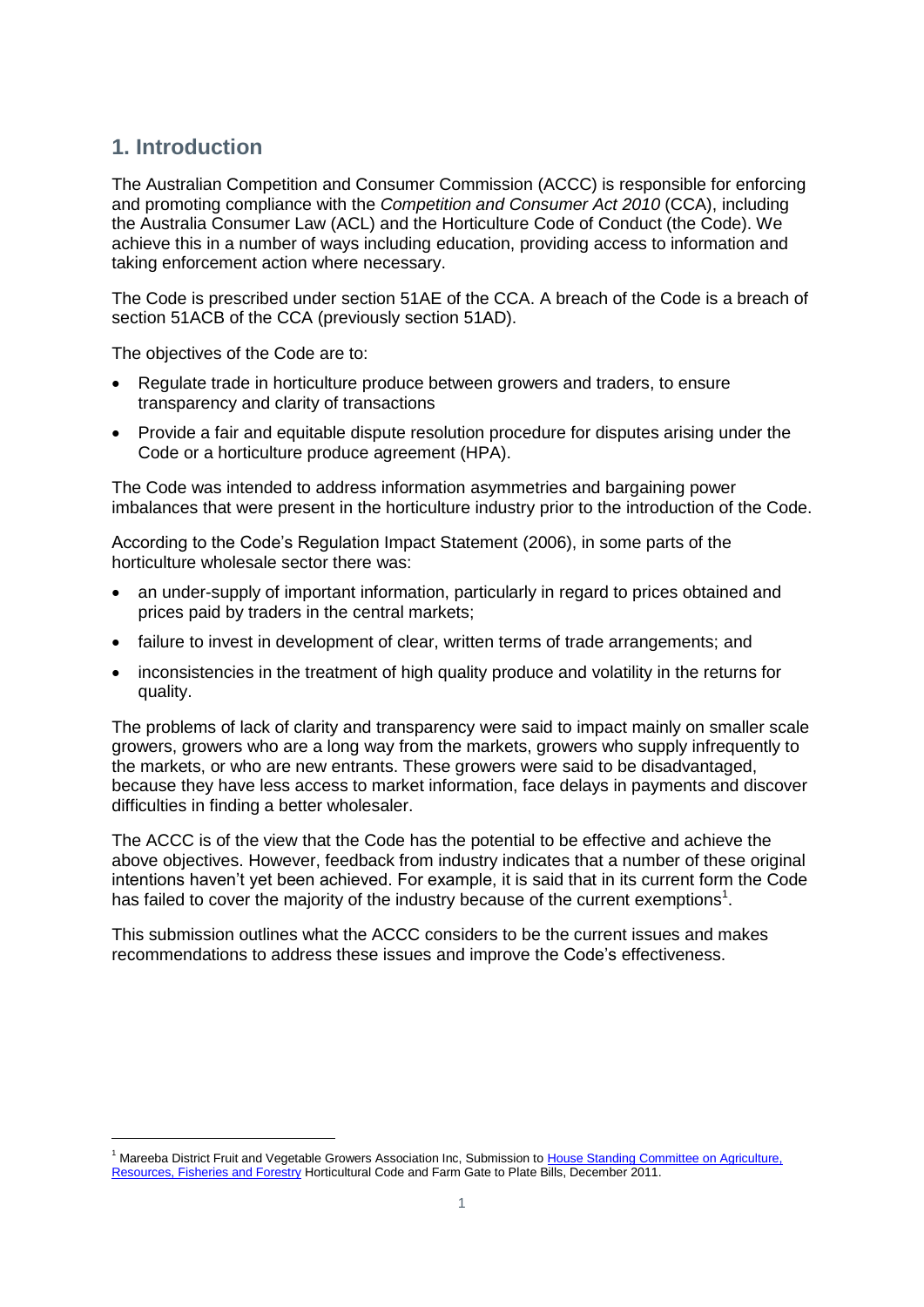# **2. Current scope of the Code**

The Code regulates wholesale trade in horticulture produce.<sup>2</sup> It applies to traders and growers that trade with each other on or after 14 May 2007.<sup>3</sup>

Horticulture produce is defined in the Code to mean unprocessed fruit, vegetables (including mushrooms and other edible fungi), nuts, herbs and other edible plants.<sup>4</sup> A grower is defined as a person who grows their own horticulture produce for sale. A trader is defined as either an agent or a merchant. A merchant is defined as a person who purchases horticulture produce from a grower for the purpose of reselling that produce, and an agent is defined as a person who sells horticulture produce on behalf of a grower to another person for a commission or fee.

However, the Code does not regulate those who purchase produce for the purpose of retail, processing or export.<sup>5</sup>

# **Current exemptions to the Code**

# *Retailers, processors and exporters*

Both the draft $6$  and the final<sup>7</sup> regulation impact statements reported that when the Code was introduced, supermarket retailers, exporters and processors provided growers with comparatively clear and transparent supply agreements. In recognition of what was understood to be relatively clear and transparent supply arrangements, the government exempted retailers, processors and exporters from the Code.

#### *Existing written agreements*

The Code came into effect on 14 May 2007 and automatically applied, and continues to apply, to horticulture trade that occurred on or after that date. However, if a grower and trader had a written agreement that was entered into prior to 15 December  $2006^8$ , the Code does not apply to trade under that agreement. Only if that agreement is varied on or after 14 May 2007, the Code will apply to trade under that agreement from the date of the variation. Any written agreement that was entered into after 15 December 2006 but before 14 May 2007 is subject to the Code from 14 May 2007.

#### *Potato marketing schemes*

The Code does not apply to growers and traders already trading under a statutory potato marketing scheme. A statutory marketing scheme is a state or territory scheme that regulates the marketing, sale or disposal of unprocessed potatoes. If the scheme is abolished the relevant conduct would become subject to the Code. The ACCC has had discussions with the WA potato marketing corporation as to the State Government's proposed abolition of the corporation in 2017.

-

<sup>2</sup> Clause 2 of the Horticulture Code

<sup>&</sup>lt;sup>3</sup> Regulation 3 of the Trade Practices (Horticulture Code of Conduct) Regulations 2006

<sup>&</sup>lt;sup>4</sup> The term 'unprocessed' is not defined in the Code. The meaning of unprocessed is determined on the circumstances of each case

<sup>5</sup> Clause 3 of the Horticulture Code

<sup>6</sup> Centre for International Economics, *Horticulture Code of Conduct*, draft regulation impact statement, July 2005, p. xix

<sup>7</sup> DAFF, *Horticulture Code of Conduct*, regulation impact statement, December 2006, p. 9

<sup>&</sup>lt;sup>8</sup> The date the Code was registered on the Federal Registrar of Legislative Instruments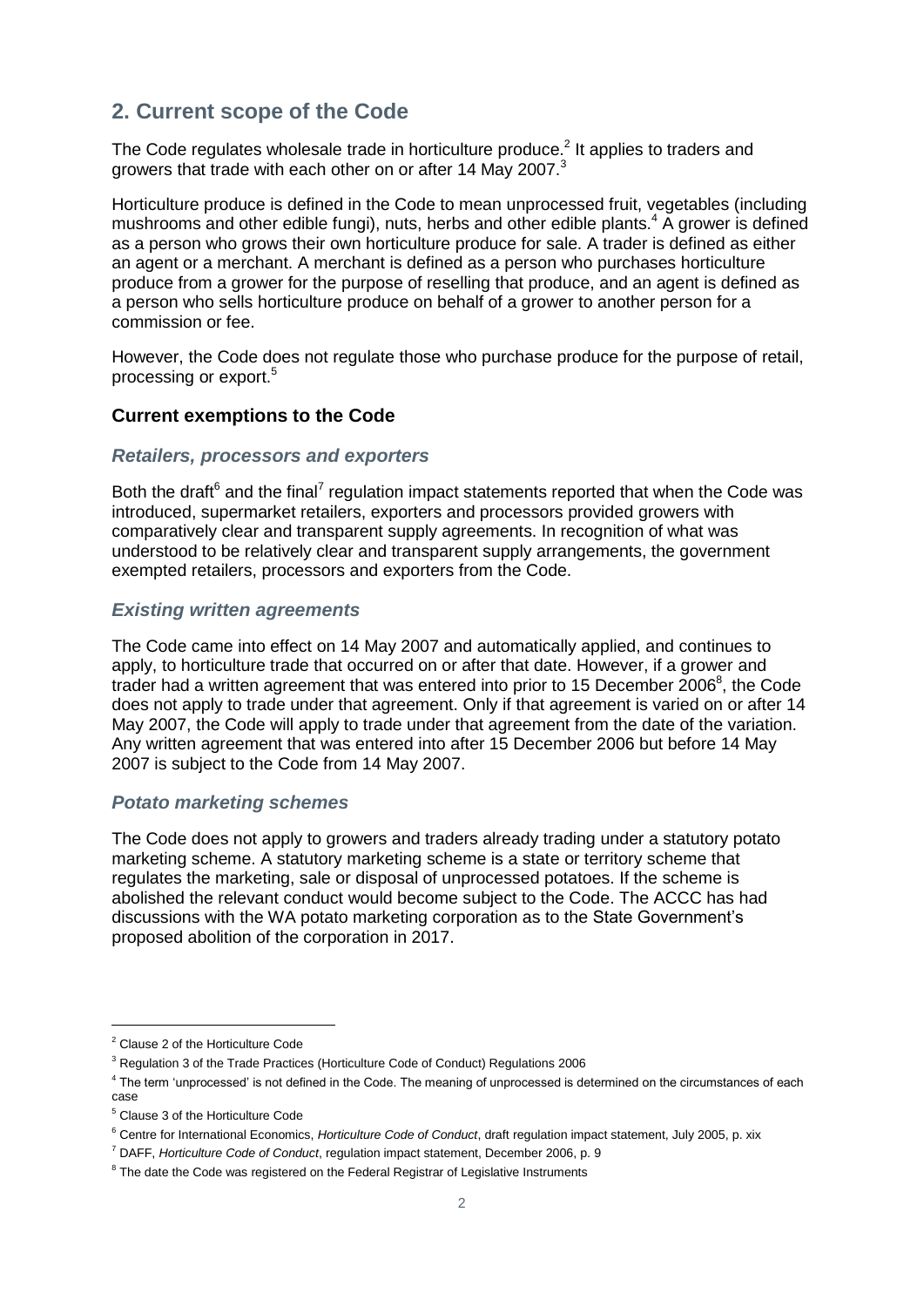# **Key obligations under the Code**

# *Trader's terms of trade*

The Code requires that a trader prepare, publish and make public a document setting out the terms and conditions under which they are prepared to trade in horticulture produce with growers. A trader must give a copy of their terms of trade to any grower who asks for them.<sup>9</sup> The terms of trade must comply with the Code and contain specific information.<sup>10</sup>

# *Horticulture produce agreements*

A trader and a grower can only trade in horticulture produce with each other if they have entered into a HPA that complies with the Code.<sup>11</sup> A HPA must be in writing, signed by the parties to it and cover specific matters set out in the Code.<sup>12</sup>

# *Dispute resolution*

Part 5 of the Code provides that growers and traders may use any dispute resolution procedure they choose to resolve horticulture disputes that arise between them. If a grower or trader initiates a dispute under the dispute resolution procedure set out in the Code, the other party must participate in the process as required by the Code.<sup>13</sup>

# **3. ACCC education/liaison activities**

The ACCC has a team dedicated to industry codes. The team has prepared extensive materials to assist growers and traders to understand their rights and obligations under the Code and the CCA, including fact sheets and a comprehensive guide to the Code.

The ACCC has a web page devoted to the Code, with a link to the Code and other useful information about the Code and the Horticulture Mediation Adviser.

The ACCC offers a free email subscription service (Horticulture Information Network) for people who wish to be kept up-to-date with Code related developments and ACCC activities.

The ACCC also has a dedicated Small Business helpline for small businesses seeking quick guidance (1300 302 021).

The Commission regularly meets with relevant stakeholders and in 2014 the ACCC visited a number of stakeholders (including Ausveg, Brismark and the NSW Chamber of Fruit & Vegetable Industries) to discuss the Code and related issues.

-

<sup>&</sup>lt;sup>9</sup> Clause 4 of the Horticulture Code

<sup>&</sup>lt;sup>10</sup> Clause 5 of the Horticulture Code

<sup>&</sup>lt;sup>11</sup> Clause 6 of the Horticulture Code

<sup>&</sup>lt;sup>12</sup> Clause 9 of the Horticulture Code

<sup>&</sup>lt;sup>13</sup> Clause 30 of the Horticulture Code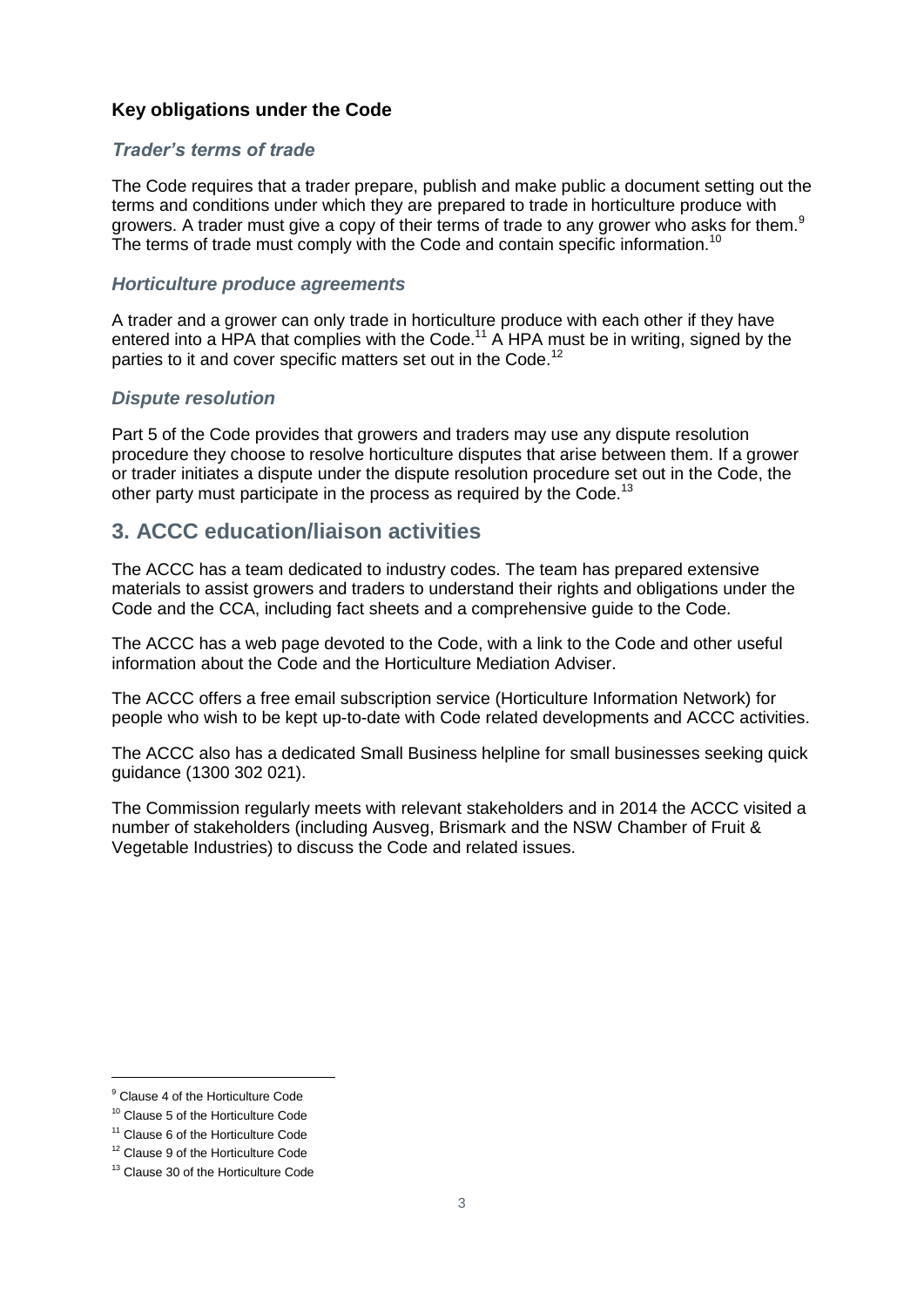# **4. Code Complaints**

| <b>Year</b>  | <b>Complaints</b> | <b>Enquiries</b> | <b>Total</b> |
|--------------|-------------------|------------------|--------------|
| 2015*        | 5                 |                  |              |
| 2014         | ົ                 | っ                |              |
| 2013         |                   | 3                |              |
| 2012         | 3                 |                  |              |
| 2011         | 8                 | 6                | 14           |
| 2010         | 16                | 5                | 21           |
| 2009         | 11                | 11               | 22           |
| 2008         | 40                | 35               | 75           |
| 2007         | 62                | 151              | 213          |
| <b>Total</b> | 151               | 219              | 370          |

The ACCC receives relatively few Code related complaints (see table below).

\*as at 13 August 2015

Anecdotally, the low number of complaints may be the result of growers fearing being 'blacklisted' by a trader if they lodge a complaint with the ACCC.

The ACCC has actively enforced the Code since its introduction in 2007. In this time we have taken successful court action against one trader and obtained court enforceable undertakings from nine traders.

# **Litigation**

1. **Grove and Edgar** – failing to agree in writing the price to be paid for the produce of NT mango growers either before or immediately upon delivery (December 2008)

# **87B Undertakings**

- 2. **Erceg Holdings**  trading with a non-compliant HPA (March 2008)
- 3. **A Giumelli and Sons**  trading without a HPA (April 2008)
- 4. **Karragullen Cool Storage**  trading with a non-compliant HPA and trading without a HPA (May 2008)
- 5. **Scamonte Ventures t/a Scalzi Produce**  trading without a HPA (June 2008)
- 6. **Brimcove t/a Etherington**  trading with a non-compliant HPA (June 2008)
- 7. **Atkinson Produce t/a Murray Bros**  trading with a non-compliant HPA (December 2008)
- 8. **LaManna Bananas**  trading on a non-arm's length basis (May 2009)
- 9. **Galdan Investments t/a Tropic Banana**  trading with growers without HPAs and without publically available terms of trade; failure to report to growers (January 2011)
- 10.**V & A Liangos Pty Ltd**  trading with growers without HPAs and without publically available terms of trade (February 2013)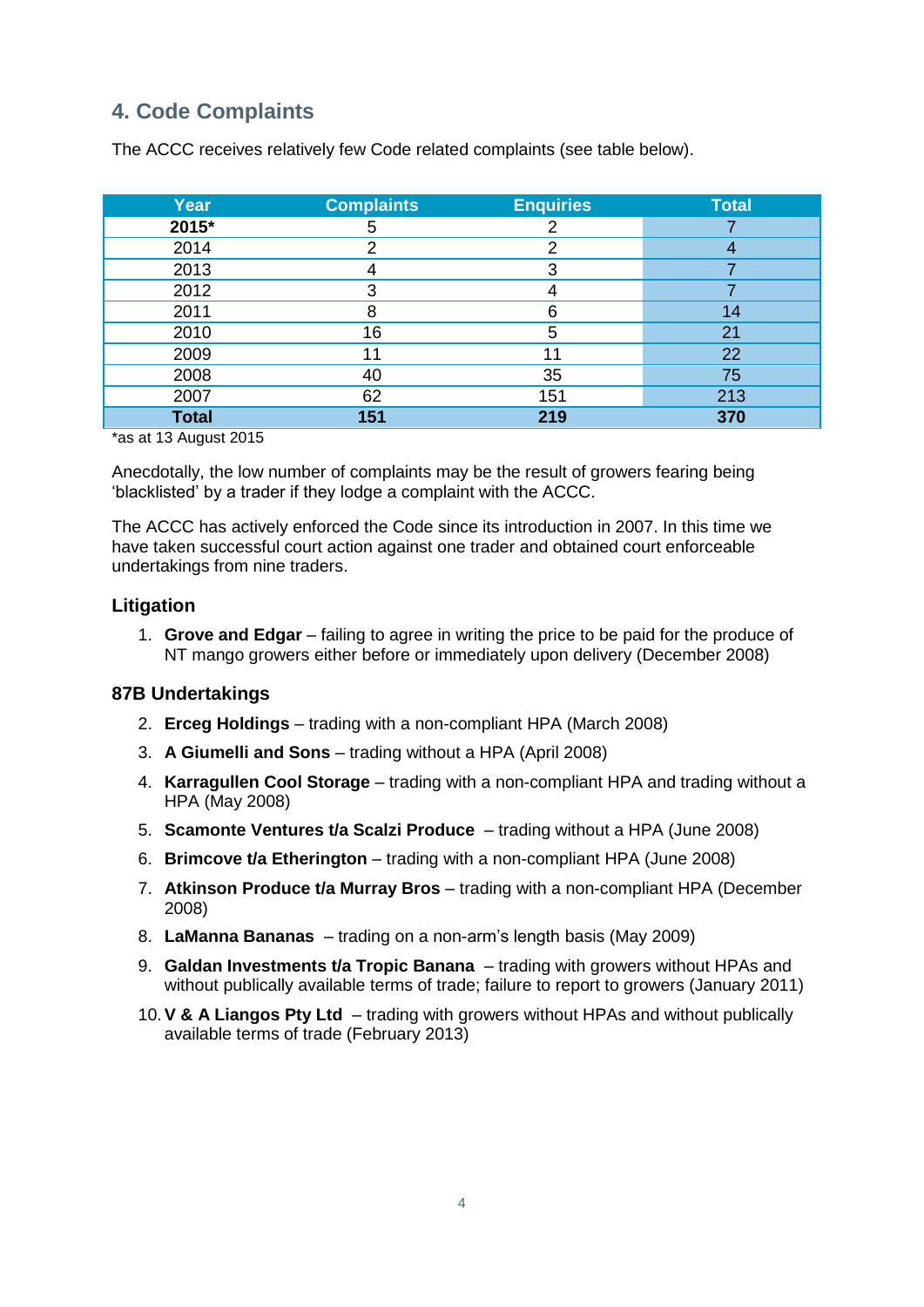# **5. Previous ACCC comments on the scope and efficacy of Code**

The ACCC has previously provided views on the Code and its efficacy. On 22 January 2008, the government requested that we hold a public inquiry into the competitiveness of retail prices for standard groceries (the Grocery Inquiry). This included an assessment of the efficacy of the Code. At the time, we made 13 recommendations relevant to the Code summarised in the below table:

# **Recommendation** 1 Introduce civil pecuniary penalties and infringement notices for breaches of the Code and introduce random audits 2 Amend the Code to regulate first point of sale transactions between a grower and a retailer, exporter or processor 3 Amend the Code to cover agreements made before 15 December 2006 4 Amend the Code to compel a merchant to provide the price or a pricing formula for produce before delivery 5 Amend the Code to deem that produce not rejected with 24 hours is accepted 6 Amend the Code to allow a merchant to deduct cost of services from price 7 Amend the Code to allow an agent to deduct cost of services from amounts paid by purchaser before providing balance to grower 8 Amend the Code to prevent agent's competitor from inspecting agents records 9 Exempt transactions between a grower and cooperative/packing house, in which the grower has a significant interest, from the Code 10 Amend the Code to permit agents and growers to engage in pooling and price averaging 11 Exempt, other than from dispute resolutions procedures, transactions entered into in a

- grower shed at the central market
- 12 The government subsidise the cost of the dispute resolution procedures
- 13 ACCC implement further education initiatives

In October 2008 a Code Committee of market participants was asked to assist the government in responding to our recommendations. The Committee gave qualified support for most, but not all, of our recommendations. A summary of our recommendations and the committee's views is at pp 55-71 of the Issues Paper.

At the time of making our 2008 recommendations the Code had only been in place for a short time. Our recommendations were intended to address concerns raised by growers and traders in 28 submissions to the Grocery Inquiry. At the time, these concerns appeared to be serious and we considered that each of the amendments that we then recommended was required to make the Code workable.

We have given further consideration to our original 13 recommendations and we have set out below the issues and recommendations we wish to raise on this occasion.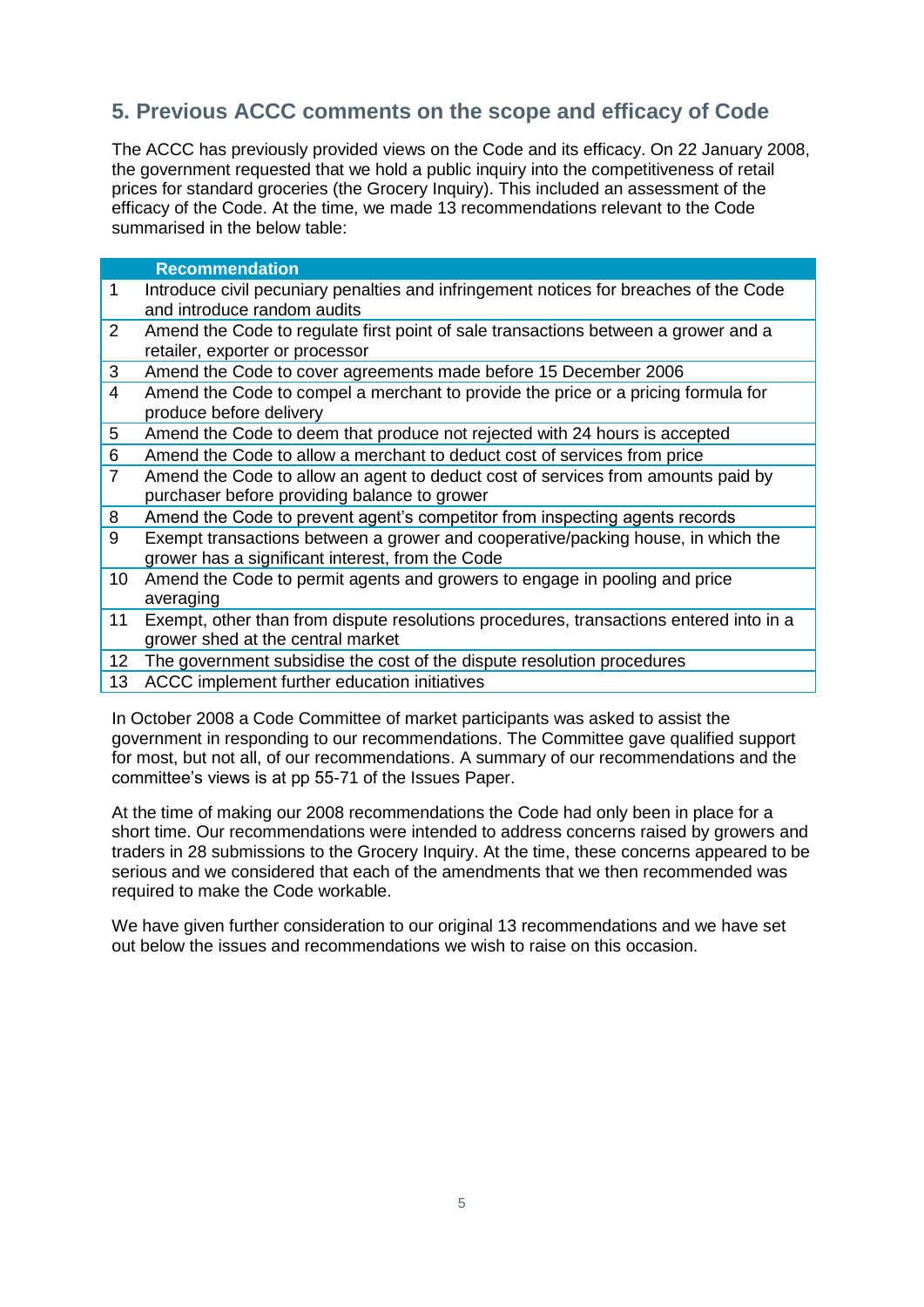# **6. Issues and recommendations**

# **Recommendation 1: Expand the coverage of the Code to cover all trade in horticulture produce between a grower and a trader, including where a pre-15 December 2006 exists between the parties. Retailers should also be covered by the Code.**

**Issue:** *The coverage of the Code is limited. In particular:*

- the Code does not apply to sales between a grower and a retailer, exporter or processor.
- the Code does not apply to agreements entered into before 15 December 2006 (unless they are subsequently varied)

#### *Retailers, exporters and processors*

As noted above, in 2008 the ACCC recommended that the Code be amended to regulate first point of sale transactions between a grower and a retailer, exporter or processor. Since that time, the ACCC has not received any information to suggest that growers are experiencing widespread issues with exporters or processors. Accordingly, we no longer consider it a priority to extend the Code to cover exporters or processors.

However, the ACCC continues to support the removal of exemptions for retailers, in order to give growers greater certainty in a trading relationship in which they lack bargaining power.

The Food and Grocery Code, in which came into effect in March 2015, aims to address problems arising from imbalances in bargaining power between supermarkets and suppliers, such as unfair transfer of commercial risk. The Horticulture Code is primarily intended to give growers transparency and certainty in their dealings with traders, particularly around price.

We note that **the Food and Grocery Code does not apply to the extent it conflicts with the Horticulture Code**. That is, where there is inconsistency between the two codes, the obligation in the Horticulture Code will prevail.

# *Pre-existing contracts*

The ACCC understands that a significant number of horticulture produce contracts were entered into immediately before the commencement of the Code in order to avoid the obligations that would arise once the Code was in effect. Many of these contracts are written to be enduring and do not contain elements likely to require amendment, such as matters going to price. Absent termination by one of the parties, these types of contracts provide scope for the parties to operate outside the Code's requirements in perpetuity. As long as these agreements are exempt from complying with the Code, there will continue to be reluctance by traders to enter into new Code-compliant supply arrangements.

It is essential for the Code to apply to first point of sale transactions between a grower and a trader in horticulture produce. However the current structure of the Code precludes that operation for persons with pre-existing contracts.

The ACCC is of the view the best approach to achieve this is to apply the conduct obligations within the Code to pre-existing contracts without seeking to infringe upon property rights (to avoid Constitutional issues surrounding acquisition of rights on just terms). We believe the majority of conduct obligations in the Code could be applied to pre-existing contracts without giving rise to this issue.

This could be achieved by: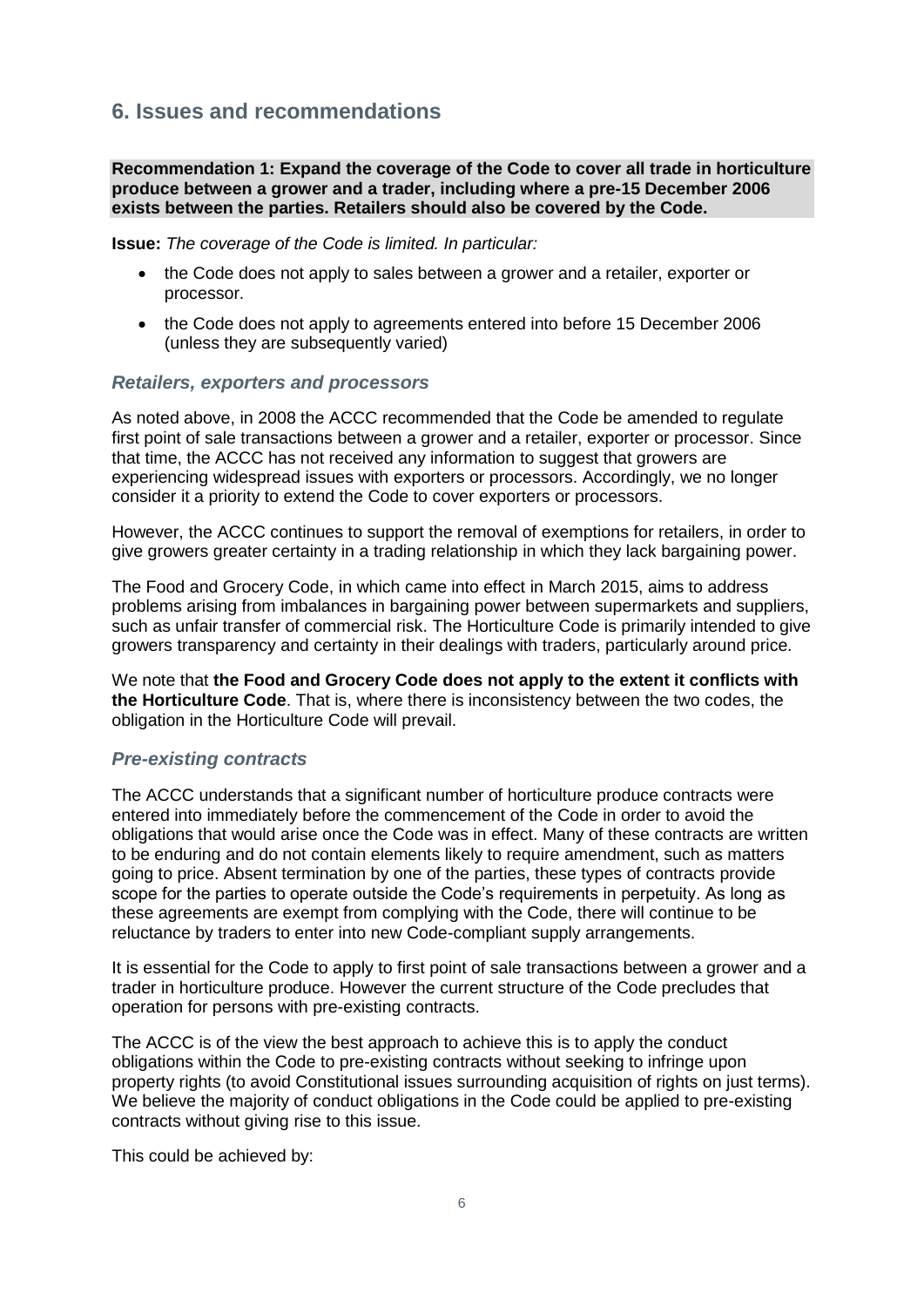- (a) amending existing regulation 3(4) to provide an additional requirement that, until the agreement is varied, a trader must in relation to the agreement, comply with the disclosure requirements and other obligations set out in a schedule of the Code; and
- (b) inserting a schedule to the Code containing a self-contained statement of disclosure requirements and other obligations that reflect the provisions of the Code.

# **Recommendation 2: Introduce civil penalties and infringement notices for breaches of the Code. Require traders to generate and keep a list of the growers they deal with.**

**Issue***: Civil penalties are not available to deter breaches of the Code and the ACCC cannot issue infringement notices for a breach of the Code. Further, the ACCC cannot easily obtain details of the firms that a trader deals with.*

The current remedies available for a breach of the Code include declarations, injunctions, damages and other remedial orders (including third party redress). The ACCC can also issue a public warning notice for likely breaches of the Code.

While the ACCC can seek civil pecuniary penalties if a trader contravenes certain provisions of the Australian Consumer Law, civil pecuniary penalties are not currently available for breaches of the Code. The ACCC is also unable to issue infringement notices for likely breaches of the Code.

On 1 January 2015, the CCA was amended<sup>14</sup> to insert provisions allowing regulations to be made that prescribe a pecuniary penalty not exceeding 300 penalty units for a breach of a civil penalty provision of an industry code.<sup>15</sup> The CCA now also allows the ACCC to issue an infringement notice where it has reasonable grounds to believe a person has contravened a civil penalty provision of an industry code. At present the Franchising Code is the only industry code that includes civil penalty provisions.

The availability of infringement notices for breaches of the Code would allow the ACCC to more efficiently enforce the Code. Infringement notices could be utilised by the ACCC (after careful consideration) to quickly address deliberate "technical" breaches of the Code that may not warrant court action. Further, appropriate civil penalties would likely deter noncompliance with the Code.

The ACCC was given the power to conduct compliance checks ("audits") under section 51ADD of the CCA from 1 January 2011. The power enables the ACCC to obtain from a corporation any information or documents it is required to **keep, generate or publish** under any industry code prescribed under the CCA (including the Code). The ACCC has conducted audits of 15 horticulture traders in the last four and a half years, with most traders found to be complying with the Code. In order to implement compliance checks into the Code, the Code will need to be amended to require traders to keep, generate or publish appropriate paperwork. If this requirement is introduced into the Code then the CCA will allow the ACCC to conduct compliance checks of this paperwork.

Anecdotally, a number of growers and traders are choosing not to set out their obligations in writing. Amending the Code to require traders to generate and keep a list of the growers it deals with would increase the capacity of the ACCC to identify non-compliance with the Code (we could obtain this list using the audit power) and would impose little regulatory

-

<sup>&</sup>lt;sup>14</sup> Competition and Consumer Amendment (Industry Code Penalties) Act 2014

<sup>&</sup>lt;sup>15</sup> While section 51AC(2) of the CCA provides the capacity for industry codes to provide for penalties, and therefore for infringement notices, the industry code regulation itself must set out that a civil penalty applies for a contravention. That penalty cannot exceed 300 penalty units.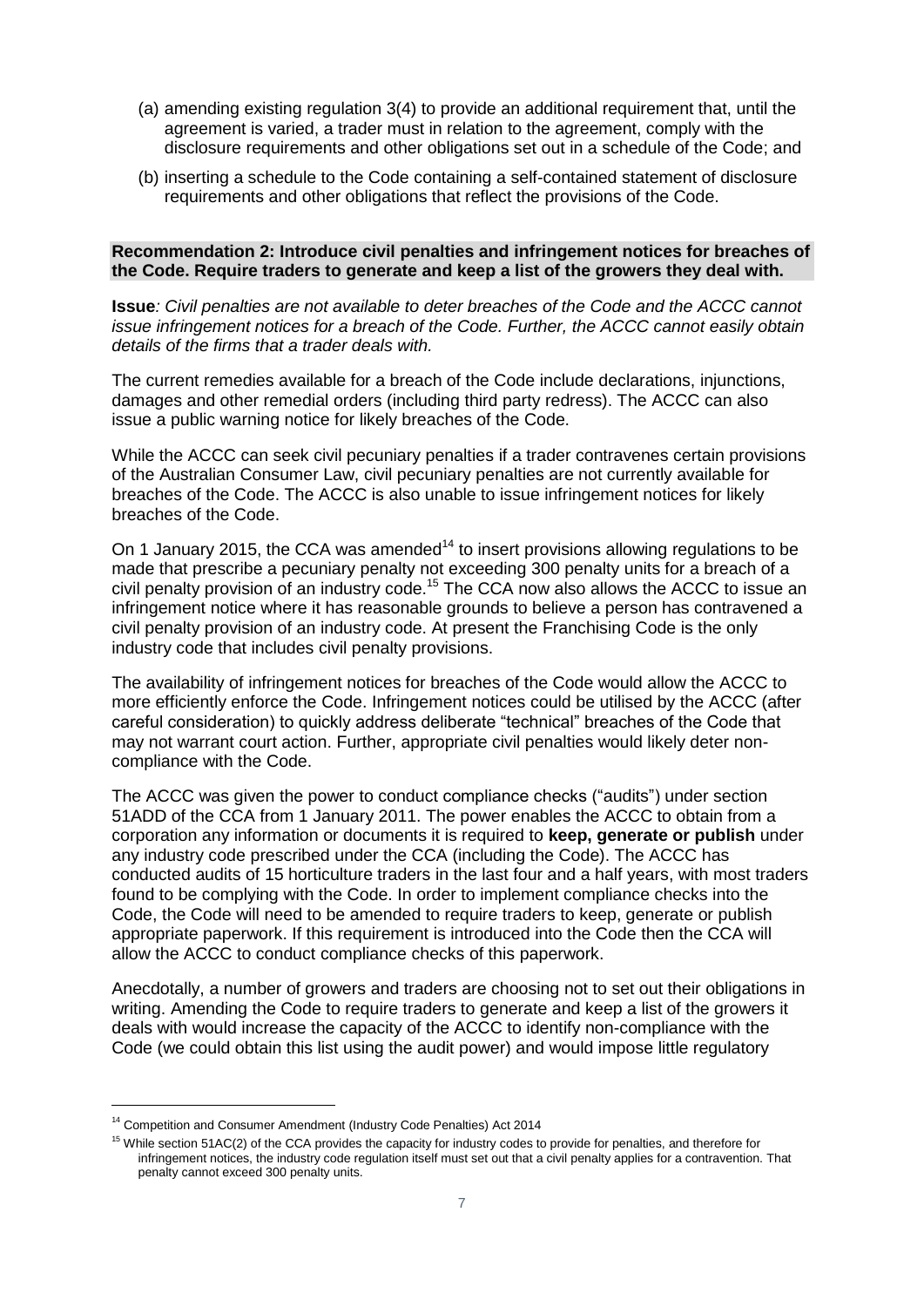burden, as such information should already be at hand (for example, traders should already have records of growers for taxation purposes).

#### **Recommendation 3: Require merchants to agree on price before delivery. If the produce meets the specified quality, the merchant must accept it and pay the agreed price.**

**Issue:** *Anecdotally, some merchants do not agree on a price with growers either before delivery or immediately upon delivery (as required by the Code).* 

Anecdotally, some merchants wait to see what the market will pay for a grower's produce before contacting the grower to offer a price, sometimes days after the grower's produce has been delivered to the trader. By this time, the grower's produce may have begun to perish, and the grower's only real option may be to accept the price it is offered.

Therefore, we recommend an amendment to the Code that requires merchants to agree on price before delivery. If the produce meets the specified quality, the merchant must accept it and pay the agreed price. A horticulture produce assessor can be called in to report on the quality of produce if a dispute arises.

The ACCC understands that except in exceptional circumstances (e.g. the produce has been damaged in transit), it is possible to tell whether any type of produce meets agreed specifications immediately upon inspection. We understand that assessors usually prepare quality reports within 24 hours.

Traders who are unwilling to agree on a price before delivery (e.g. because of the risk of market fluctuations) can operate as an agent.

#### **Recommendation 4: Exempt transparent, low value transactions.**

**Issue:** *Small cash transactions (e.g. those taking place in grower sheds) are currently caught by the Code, even though there is absolute transparency and immediate settlement.*

In 2008, the ACCC recommended that sales in grower sheds at central markets be exempted from the Code (while allowing parties to access the Code's dispute resolution procedure) on the basis of the transparency and low value of such transactions.

The Horticulture Code Committee suggested that the same purpose could be achieved by exempting low value face-to-face transactions with immediate settlement. The ACCC supports this alternative option.

#### **Recommendation 5: Permit agents to engage in pooling and price averaging of similar quality produce.**

**Issue***: Pooling and price averaging appear to be supported by growers (e.g. because it limits their exposure to price fluctuations) and have obvious benefits for traders. Therefore, the prohibition against agents paying growers an average price for their produce appears unnecessary.*

The Code requires that an agent pay a grower the money received for that grower's produce after subtracting any commission or agent fees permitted under the HPA and any extra amounts that may be deducted under the agreement.